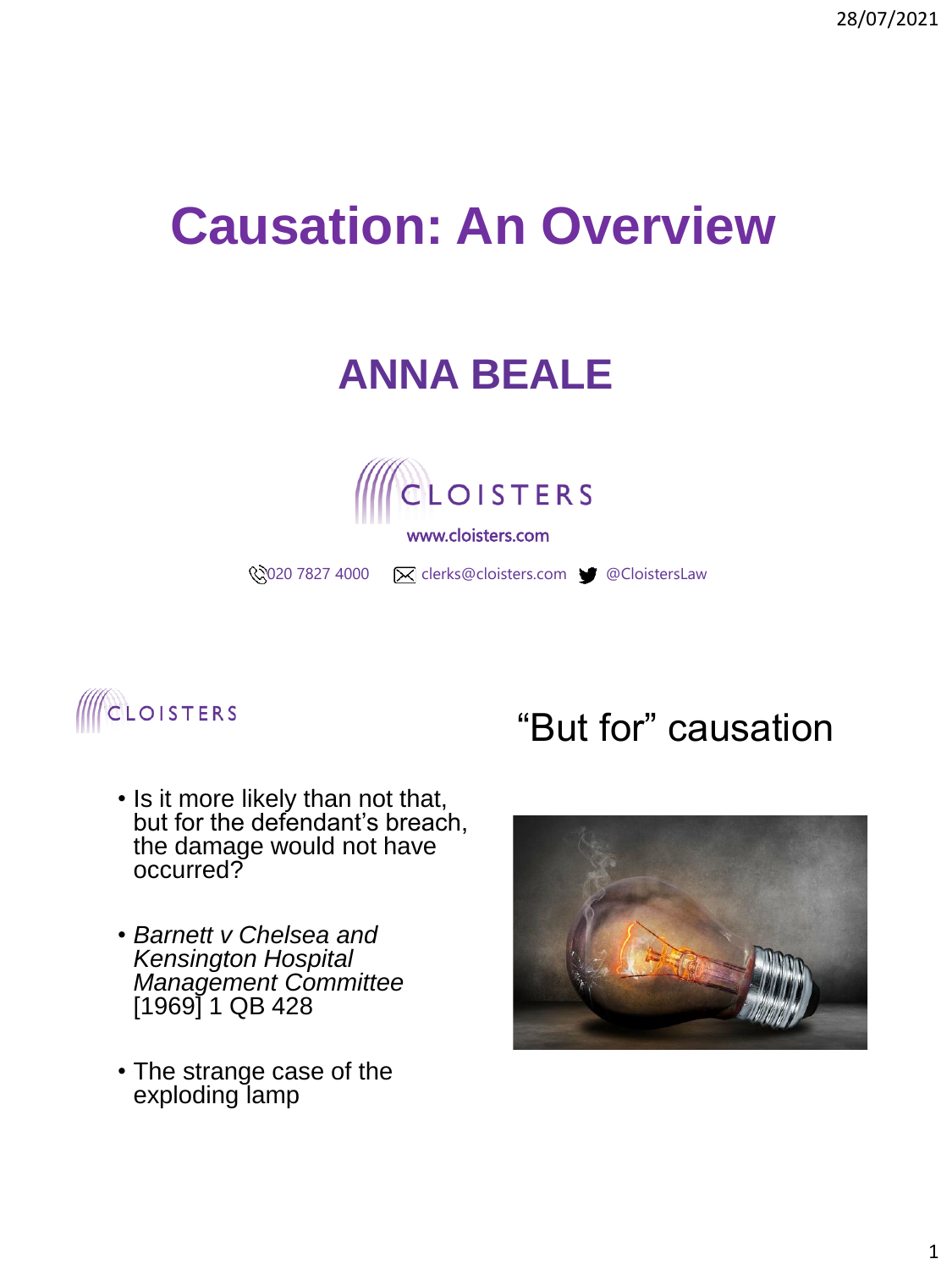#### **CLOISTERS**

- *Chester v Afshar* [2004] UKHL 41: a "modest departure" from the normal causation rules.
- Strictly limited by the courts
- *Correia v University Hospital of North Staffordshire NHS Trust* [2017] EWCA Civ 356
- *Duce v Worcestershire Acute Hospitals NHS Trust* [2018] EWCA Civ 1307

#### *Chester v Afshar*



## **IICLOISTERS**

#### *Crossman v St George's*

- *Crossman v St George's Healthcare NHS Trust* [2016] EWHC 2878 (QB*)*
- "But for" causation in a *Chester* type case?
- Not followed in subsequent cases (*Barry* [2019] Med L.R. 191 and *Pomphrey* [2019] Med L.R. 424)

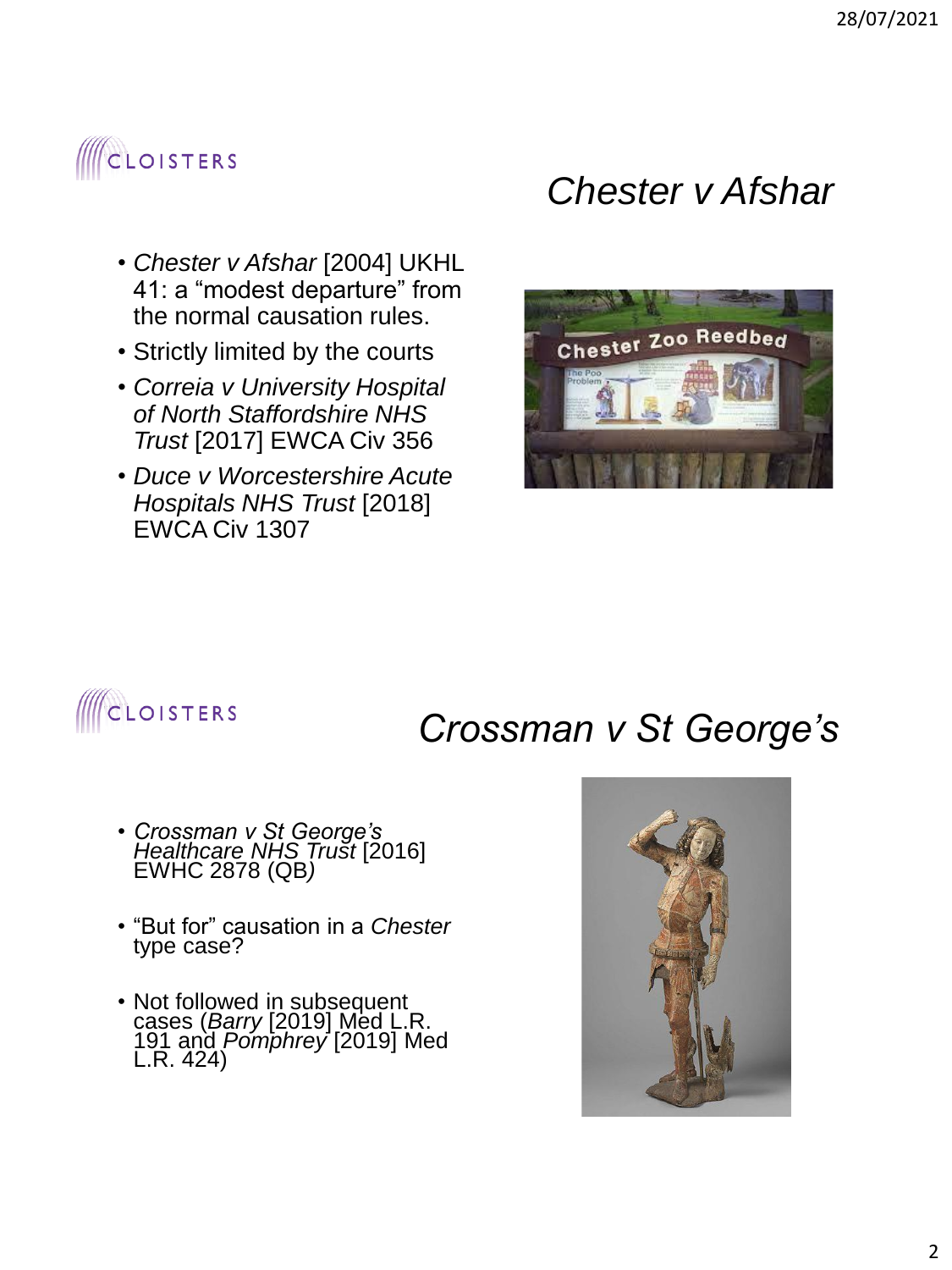### **ACLOISTERS**

- Claimants cannot recover damages for the loss of a less than even chance of avoiding the injury
- *Hotson v East Berkshire Health Authority* [1987] AC 750
- *Gregg v Scott* [2005] 2 AC 176
- *Hague v Dalzell and Fish* [2016] EWHC 2753
- *Schembri v Marshall* [2020] EWCA Civ 358

#### Loss of a chance





#### Material Contribution

- What is meant by "material contribution"?
- *Bonnington Castings Ltd v Wardlaw* [1956] AC 613
- *Bailey v MOD* [2008] EWCA Civ 883
- *Williams v Bermuda Hospital*  [2016] UKPC 4
- *Davies v Frimley Health NHS Foundation Trust* [2021] EWHC 169 (QB)